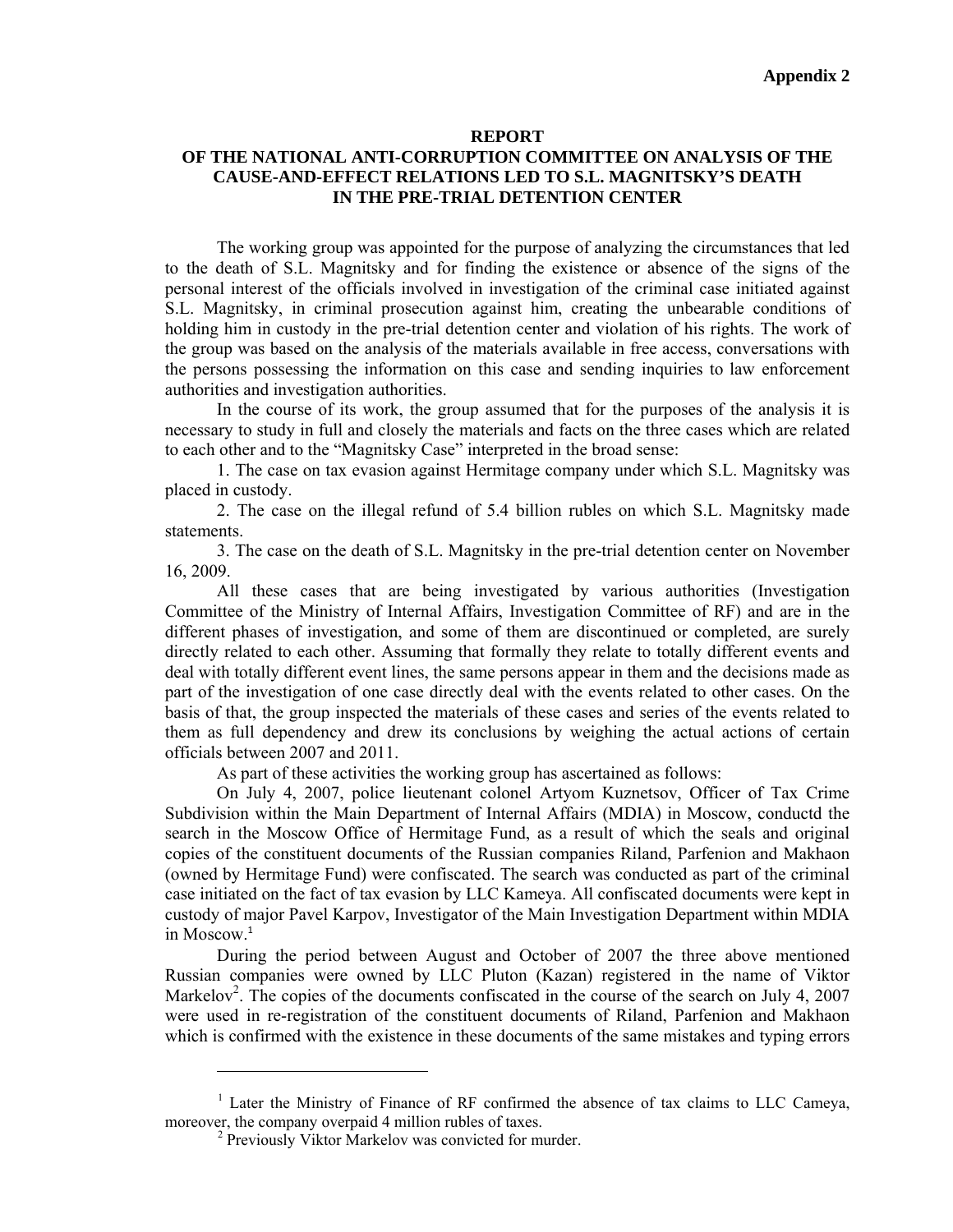which had existed in the confiscated constituent documents. In October-November 2007, the arbitration courts in Moscow, Kazan and Saint Petersburg initiated proceedings on six claims to the total amount of USD 1.26 billion against Riland, Parfenion and Makhaon. It was stated in the agreements which formed the basis of the claims that in 2005 they had agreed to sell the shares of OJSC Gazprom but then cancelled those agreements without compensation for the lost profit. All claims were filed on behalf of the person who had lost his passport.

The interests of Riland, Parfenion and Makhaon were represented in various courts by the same lawyers (attorneys Pavlov, Mayorova and Maltseva). Also they represented the interests of the plaintiff and this fact directly proves the existence of the common intent. The arbitration courts in Moscow, Kazan and Saint Petersburg passed the judgements in favour of the fraudsters for USD 974 million (23.3 billion rubles). The analysis of the plaintiff's claims showed that they fully coincide with the profit of Riland, Parfenion and Makhaon for 2006, these companies paid taxes on this profit to the budget of Russia, i.e. the disputed obligations brought the realized profit to zero. Following the results of 2006, these companies paid taxes to the amount of USD 230 million.

In the middle of September 2007 Riland, Parfenion and Makhaon were re-registered from Inspectorates of the Federal Tax Service (IFTS) No. 10 and No. 15 of Moscow to IFTS No. 25 and No. 28 of Moscow which in December 2007 on the grounds of the above mentioned judgements of the arbitration courts transferred 5.4 billion rubles from the budget of Russia to the accounts of the new owner of the companies in the Universal Savings Bank.

It was ascertained in the course of analysis of the materials related to this case that a few years before the mentioned events Viktor Markelov in whose name Riland, Parfenion and Makhaon Companies had been re-registered and A. Kuznetsov, Officer of MDIA in Moscow, who performed operating follow-up of the case on tax non-payment, were conspirators in the case on kidnapping.<sup>3</sup>

S.L. Magnitsky, who was an attorney-auditor of Firestone Duncan, the auditor of Hermitage Fund, discovered the illegal re-registration of Hermitage Fund companies in October 2007. On the basis of this information, on December 3 and 11, 2007 the lawyers of Hermitagе Fund and representatives of its trust manager HSBC Bank filed petitions to the name of Chayka, Prosecutor General of RF, Bastrykin, Director of Investigation Committee within Prosecutor's Office of RF (ICPO), and Draguntsov, Head of Internal Security Department of the Ministry of Internal Affairs of RF. These petitions pointed to the fact of theft of Riland, Parfenion and Makhaon and to the signs of the imminent crime on the illegal refund of 5.4 billion rubles of tax receipts. These petitions had not been investigated properly and illegal repayment of the funds took place 3 weeks after their filing. Investigation on the petitions from Hermitage Fund was initiated only on February 5, 2008 when all funds had already been stolen.

On June 5, 2008 S.L. Magnitsky testified as a witness as part of the criminal case initiated on complaint from Hermitage Fund on the stolen companies. At that time S.L. Magnitsky found out that the same lieutenant colonel Kuznetsov who had been involved in the events resulted in re-registration of Riland, Parfenion and Makhaon and illegal refund of tax receipts which was mentioned in the petition of Hermitage Fund dated December 3, 2007, was engaged to investigation of this criminal case.

On October 7, 2008 S.L. Magnitsky testified as a witness on involvement of officers of MDIA in Moscow, in particular, in respect of Kuznetsov and Karpov, in the theft of 5.4 billion rubles from the budget of Russia.

On November 12, 2008 Logunov, Deputy Director of Investigation Committee of the Ministry of Internal Affairs of Russia, appointed an investigating group and engaged A. Kuznetsov to work in it, i.e. the person in respect of which S.L. Magnitsky testified on fraud. О.F. Silchenko, Investigator of IC of MIA of Russia, was appointed by Logunov as the head of the investigating group and he was and is the direct subordinate to N.V. Vinogradova, Deputy Head of Department of IC of MIA of Russia. Also officers from "K" Department within the

<sup>&</sup>lt;sup>3</sup> The case is stored in the archives of the Presnensky Court of Moscow.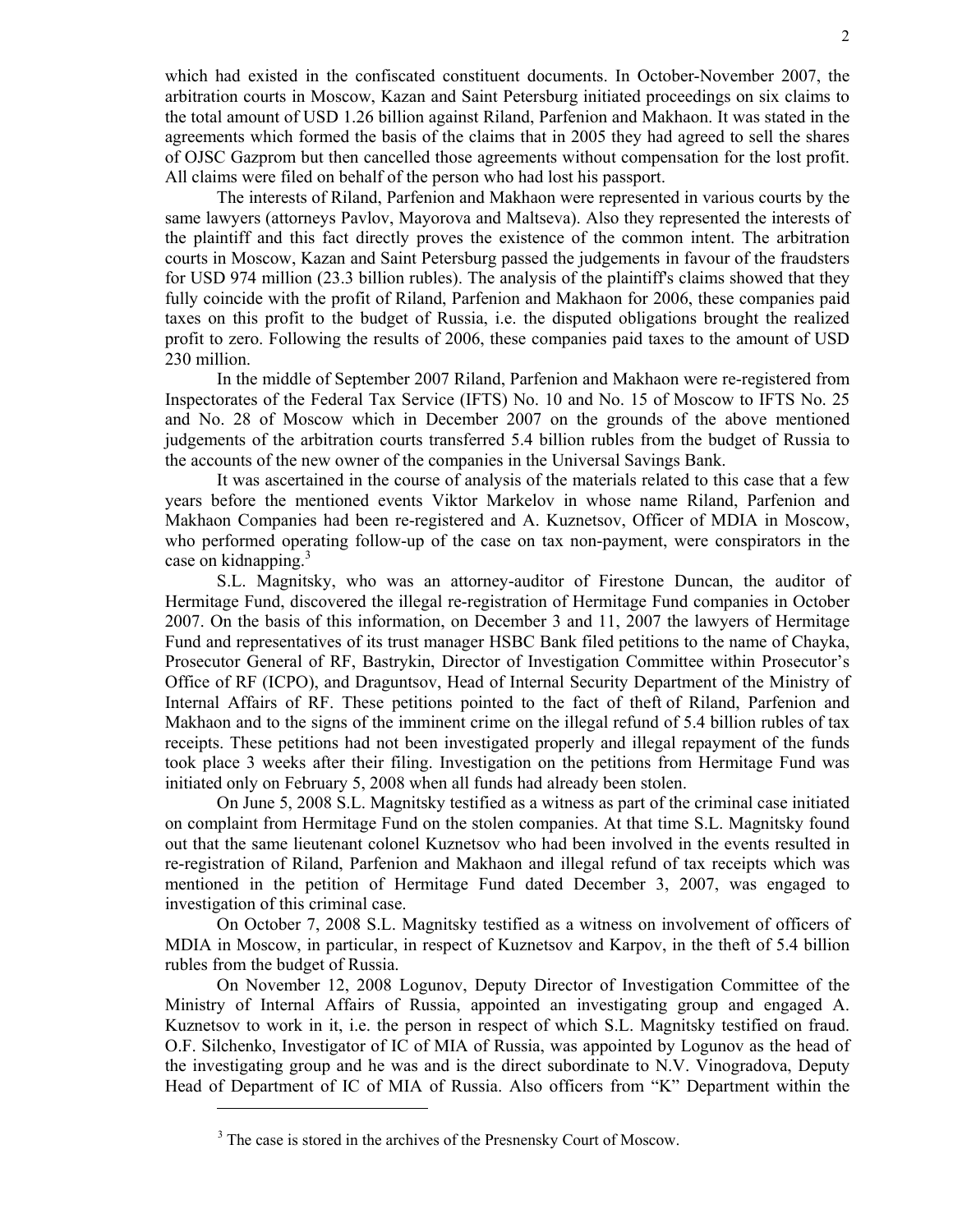Economic Security Department of the Federal Security Service of Russia were engaged to the operating follow-up of the investigation.

On November 24, 2008 S.L. Magnitsky was placed in custody on the grounds of the report from the officer from "K" Department of the Federal Security Service of Russia. The unbearable living conditions were created for him in the pre-trial detention center and he was denied the medical treatment there. After that investigator Silchenko, following the instructions from his superior Vinogradova, has not allowed S.L. Magnitsky to see his relatives for eleven months, as well as rejected the petitions on provision of the detainee with the required medications.

The charges brought against S.L. Magnitsky resulting in his arrest were based on the information about his involvement in tax non-payment by two companies of his client in 2001. These allegations were not based on the actual facts since the tax authorities presented no claims against the said companies, the term for presentation of such claims expired in 2004 and S.L. Magnitsky had nothing to do with the activities of those companies and their tax accounting in 2001, he was neither the founder, director nor accountant of those companies.

In the petitions to the General Prosecutor's Office of RF and the court submitted three months after the arrest (on February 25, March 6 and March 23, 2009), S.L. Magnitsky and his attorneys appealed against his unlawful transfer to the temporary detention facility performed by Silchenko, investigator of IC of MIA, secretly from the attorneys and relatives. The appeals were dismissed both by the court and prosecutor's office.

On May 18, 2009 the Court Collegium of the Moscow City Court comprising judges Markov, Andreeva and Sharapova refused to cancel the sanction for arrest of Magnitsky despite the facts of the aggravating health of Magnitsky and unbearable conditions in the detention facility mentioned by the attorneys. The said appeal of Magnitsky's attorneys was dismissed.

On September 11, 2009 in the petition to the name of Yu.Ya. Chayka, Prosecutor General of Russia, and Anichin, Deputy Minister of Internal Affairs, S.L. Magnitsky's attorneys stated that this criminal case was investigated with the numerous violations of law and demanded disqualification of the investigators who committed violation of law.

In the course of the court session on September 14, 2009, S.L. Magnitsky stated before Krivoruchko, Judge, Burov, Prosecutor, and O.F. Silchenko, investigator, that the investigators do not have any evidence of his involvement in the crime he was being accused of. He asked to attach a number of complaints on the unbearable conditions of detention to the materials of the case. Judge Krivoruchko denied Magnitsky in consideration of these and his other complaints at the court session and extended the term of his detention for more than 11 months.

At the court session on October 6, 2009 on consideration of the appeal against his unlawful prosecution by the interested investigators, S.L. Magnitsky stated: the charges were framed up and criminal prosecution was conducted only for the purpose of keeping him as a hostage so that I could not help my clients.

On October 13, 2009 S.L. Magnitsky wrote an appeal and gave testimony in which he stated the unlawful nature of the criminal prosecution of him conducted by Silchenko, investigator of IC of MIA, and that the criminal prosecution which is being conducted in respect of him was intended to punish him for the assistance which he rendered to his client with regard to investigation of the circumstances of stealing Riland, Parfenion and Makhaon owned by his client. S.L. Magnitsky stated once again that in the course of his own investigation he found out about possible involvement of officers of MIA of RF in the theft, as well as that later the stolen companies were used by the violators for theft from the State treasury of the sum of taxes in the amount of 5.4 billion rubles earlier paid by the companies at the time when they were controlled by his client. In his appeals S.L. Magnitsky stated that he was put under pressure for the purpose of forcing him to renounce the given testimony.

For the period of staying in detention S. Magnitsky sent more than 300 petitions and appeals against acts of the police officers, but they were left without consideration or dismissed. Thus, on August 31, 2009 O. Silchenko drew up, by order of N. Vinogradova,the resolution on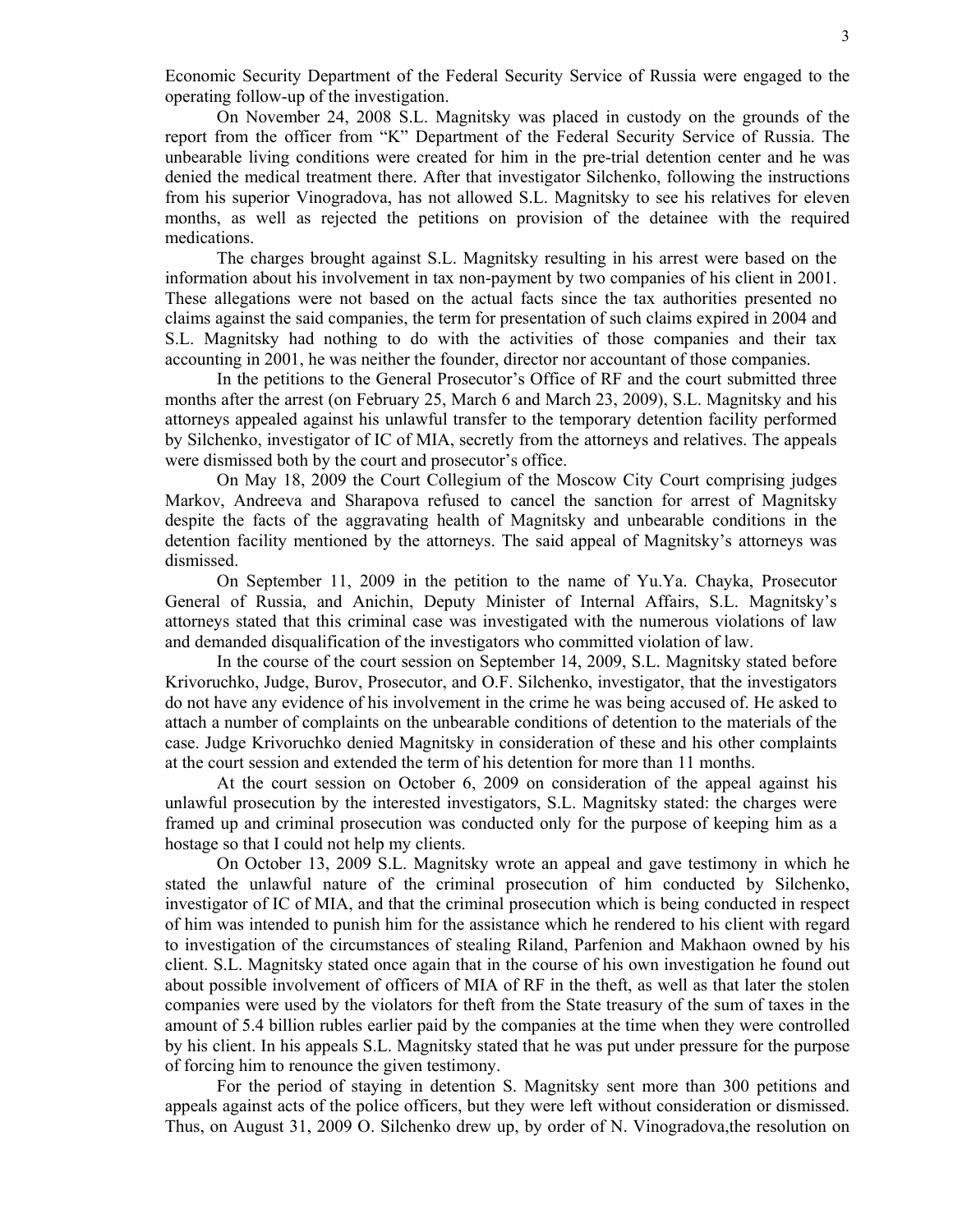refusal to satisfy Magnitsky's petition on the state of health because "the effective laws do not charge an investigator with the duty to monitor the state of health of suspects and accused persons placed in custody".

On November 16, 2009 Sergey Magnitsky who was 37 years old died in the pre-trial detention center where he spent twelve months at the phase of preliminary investigation.

After the death of S.L. Magnitsky his relatives filed petitions on initiation of a criminal case against the officials and, in particular, officers of law enforcement authorities liable for his unlawful arrest. As it follows from the initial refusal to initiate the criminal case on this petition dated June 21, 2010 signed by investigator Trikul, the inspection performed by the General Prosecutor's Office was completed back in April 2010 and no violations of law in the prosecution of S.L. Magnitsky were found, and investigator himself found no signs of the crime in the acts of the interrogated officers of MIA (Silchenko, Oleynik, Kuznetsov and Tolchinsky) who totally denied their guilt. On June 30, 2010 the decision on refusal to initiate the criminal case against the officers of MIA was cancelled and the petition was referred to additional inspection.

The criminal case which is currently being processed in respect of Magnitsky's death was initiated on November 24, 2009. It came out from the "results" of that investigation announced by Bastrykin, Director of ICPO of RF, on September 7, 2010 that the ICPO investigators found no evidence of the guilt of the officials and, moreover, they could not find any complaints from Magnitsky on non-providing medical treatment for him and putting him under pressure.

The officials involved in the investigation of the case against S.L. Magnitsky and accused by him for possible involvement in the illegal re-registration of Riland, Parfenion and Makhaon and illegal refund of 5.4 billion rubles of tax receipts which was made after that, were promoted. (Kuznetsov and Karpov were transferred from MDIA in Moscow to MIA of RF, Silchenko was promoted to lieutenant colonel, Urzhumtsev, officer of Kazan Department of Internal Affairs, was transferred to IC of MIA of RF, Logunov, Deputy Director of IC of MIA, was appointed as Head of the Legal Department of the General Prosecutor's Office.

The criminal case on stealing the Hermitage Fund companies was initiated by ICPO of RF on February 5, 2008 (based on the Fund's petition dated December 3, 2007). Having obtained the testimony from S.L. Magnitsky on involvement of the officers of MIA, including Kuznetsov and Karpov, in the theft, Gordievsky, Investigator in South Administrative District of Investigation Department within ICPO in Moscow, who was investigating the case, at first engaged Kuznetsov to the group of operating follow-up of the investigation and then released those officers of MIA, as well as Viktor Markelov, from criminal prosecution and dismissed the criminal case on October 20, 2008.

Later, IC of MIA of RF initiated a criminal case on investigation of the theft of the budget funds which was investigated by the same officers of MIA and IC of MIA Logunov, Silchenko, Kuznetsov, Tolchinsky, Krechetov, Droganov (the persons whose possible involvement in the illegal re-registration of Riland, Parfenion and Makhaon and illegal refund of 5.4 billion rubles of tax receipts made after that was stated by S.L. Magnitsky). Only Viktor Markelov was held liable on this case on the illegal refund of 5.4 billion rubles of tax receipts, the tax authorities were qualified as "the party affected" and Markelov's crime associates – "as those not aware of the implication of their acts". IC of MIA keeps investigating this case. In September 2010, the officials of IC of MIA announced the information about identification of the new suspects in this case and S.L. Magnitsky himself was qualified as one of the associates in committing this crime.

## **Conclusions:**

1. The case against S.L. Magnitsky was investigated by the same officers of MIA and IC of MIA against whom Hermitage Fund and S.L. Magnitsky himself brought charges of involvement in the illegal re-registration of Riland, Parfenion and Makhaon and illegal refund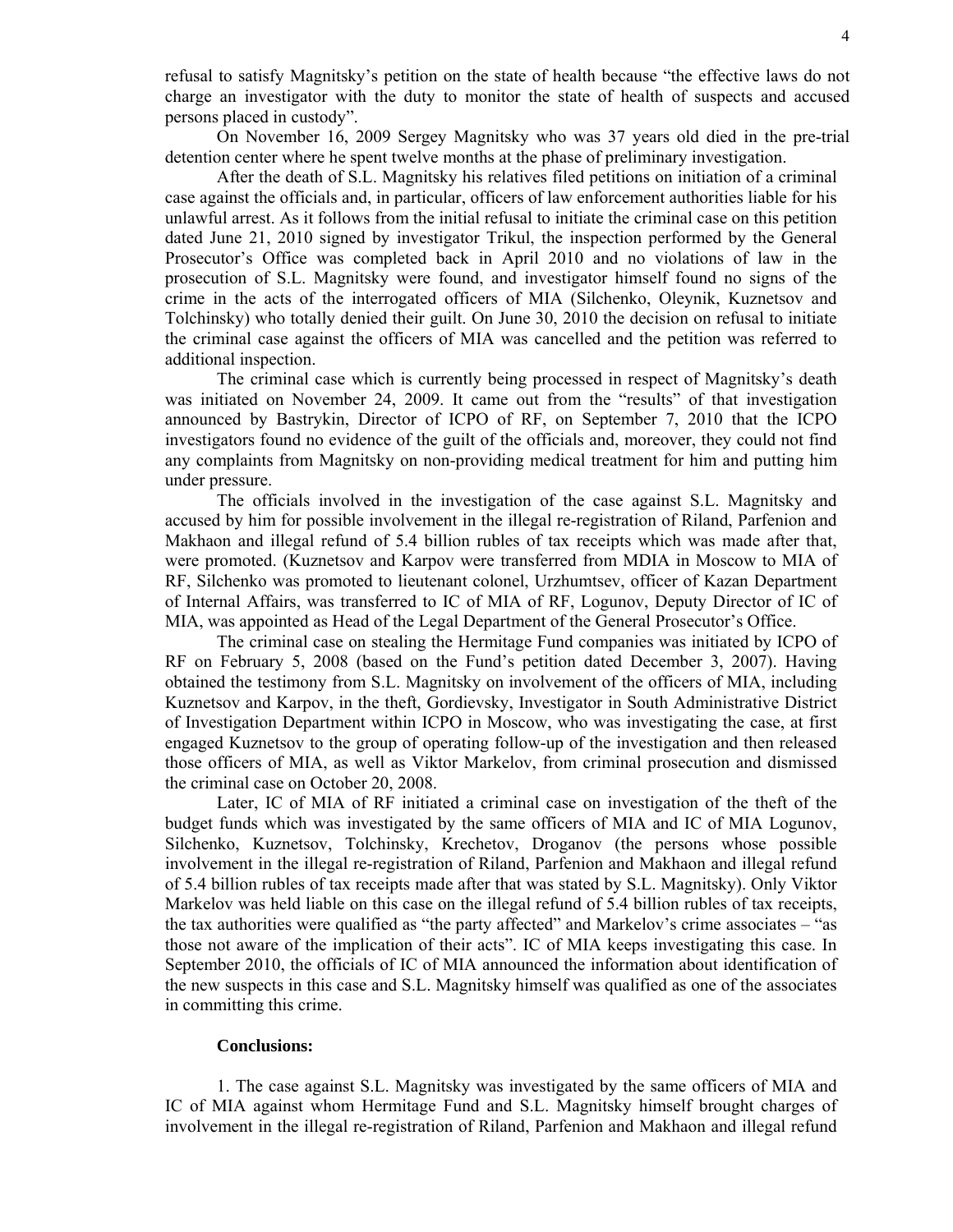of 5.4 billion rubles of tax receipts which was made after that. Engagement of the officers of MIA and IC of MIA Kuznetsov, Karpov, Tolchinsky, Krechetov, Droganov in the investigation of the case against S.L. Magnitsky set up a situation of the obvious conflict of interest. This situation was not identified and corrected. The petitions filed by S.L. Magnitsky on disqualification of the interested members of the investigating group were dismissed by investigator Silchenko and senior officials of IC of MIA. The fact of non-identification and non-correction of the conflict situation shows either the negligence or personal interest of the persons involved. Despite the obvious conflict of interest, those officers of MIA were members of the investigating group on the case initiated against S.L. Magnitsky.

2. In order to substantiate the placement of S.L. Magnitsky in custody and prolongation of his detention in the pre-trial detention center, the materials signed by officers of MIA Tolchinsky, Krechetov and Droganov, in respect of whom S.L. Magnitsky gave testimony about their possible involvement in the illegal re-registration of Riland, Parfenion and Makhaon and illegal refund of 5.4 billion rubles of tax receipts which was made after that, were used. When passing the judgement on arrest and prolongation of detention in custody, the court ignored the fact that those documents had been submitted by the interested persons. The arrest and detention of Magnitsky in custody were sanctioned by Podoprigorov, Krivoruchko, Ukhnalev and Stashina, Judges of the Tverskoy Court of Moscow.

3. As of June 2011, IC of RF keeps investigating the circumstances that led to S.L. Magnitsky's death. The working group forwarded petitions on the necessity to consider the materials pointing to possible personal interest of the officials, involved in the investigation of the case against S.L. Magnitsky, in holding him in custody and creating the unbearable conditions of his detention, to the investigators. Also the materials pointing to the situation of the conflict of interest which existed in respect of a number of the officials involved in the investigation of the case against S.L. Magnitsky were forwarded to the investigators. These petitions were attached to the case by the investigator of IC of RF and procedural acts are performed in respect thereof.

4. At the same time, at this stage, the investigators and supervisory authorities have not made a legal evaluation of the acts of the investigators from the Main Investigation Department within MDIA in Moscow and IC of MIA of Russia who investigated the criminal case against Magnitsky and the role of the operating officers of MDIA in Moscow and officers from "K" Department within the Economic Security Department of the Federal Security Service of Russia who were engaged in the operating follow-up on this criminal case has not been assessed. The working group registers the facts of sabotage in the investigation and interference with the investigation on the part of the officials involved in the investigation of the case on the illegal re-registration of Riland, Parfenion and Makhaon and illegal refund of 5.4 billion rubles of tax receipts which was made after that. Also the facts of the interdepartmental resistance to this investigation were registered.

5. As of June 2011, the facts stated in the materials of the independent investigations conducted both by the representatives and attorneys of Hermitage Capital Company and expert councils, are not verified yet, though these materials contain the information indicating the direct law violations and personal material interest both of the officers of law enforcement authorities and members of the community of judges. The statements on the sudden and substantial increase, in the period after 2008, of the amount of income and property of the persons involved in the investigation of the case against S.L. Magnitsky and the persons in respect of which he had made statements on their possible involvement in the illegal re-registration of Riland, Parfenion and Makhaon and illegal refund of 5.4 billion rubles of tax receipts which was made after that, have not been examined.